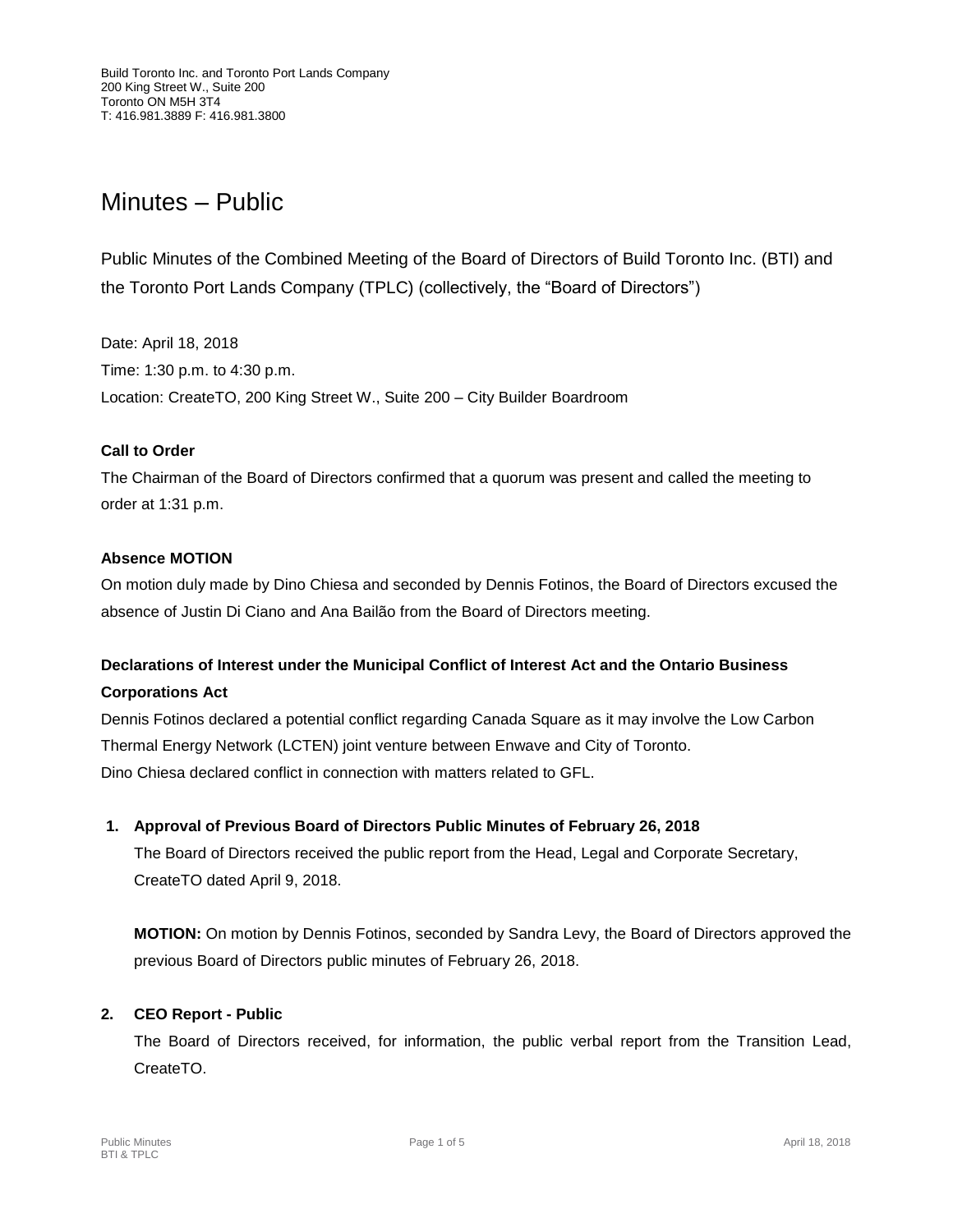## **3. Update on Auditor General's Report – BTI**

The Board of Directors received, for information, the public report entitled "Build Toronto Inc. – 2018 Results of Follow-up of Previous Audit Recommendations" from the Auditor General, City of Toronto dated April 6, 2018. The CFO, CreateTO provided a verbal briefing of the report.

**MOTION:** On motion by David Shiner, seconded by Ron Carinici, the Board of Directors approved to receive the report for information.

**4. Review reports of fraud, Code of Conduct non-compliance or other forms of non-compliance – BTI** The Board of Directors received, for information, the public report from the CFO, CreateTO dated April 6, 2018 who stated that there are no issues of non-compliance known to date.

## **In Camera MOTION**

On motion by Dennis Fotinos and seconded by Marcie Zajdeman, the Board of Directors resolved to close part of the meeting to the public to give consideration to confidential matters according to By-law No. 1 of the Corporations and the Companies' Shareholder Direction at 1:37 p.m.

*During the in camera session, the Board of Directors discussed the following matters:*

## **5. Approval of Previous Board of Directors Closed Session Minutes of February 26, 2018** *[ACTION]*

## **6. 2017 Financial Review**

- **a. BTI**
	- **(i) Review of PWC Report to the Board** *[Information]*
	- **(ii) Review of 2017 Audited Financial Statements and Financial Variance & Commentary**  *[ACTION]*
	- **(iii) Direct Procurement Spend Report** *[Information]*
	- **(iv) 2017 Legal Expenditures** *[Information]*
	- **(v) Dividend Declaration** *[ACTION]*
- **b. TPLC**
	- **(i) Review of PWC Report to the Board** *[Information]*
	- **(ii) Review of 2017 Audited Financial Statements and Variance Analysis** *[ACTION]*
	- **(iii) Delegation of Authority (DOA) – Lease Authorities** *[ACTION]*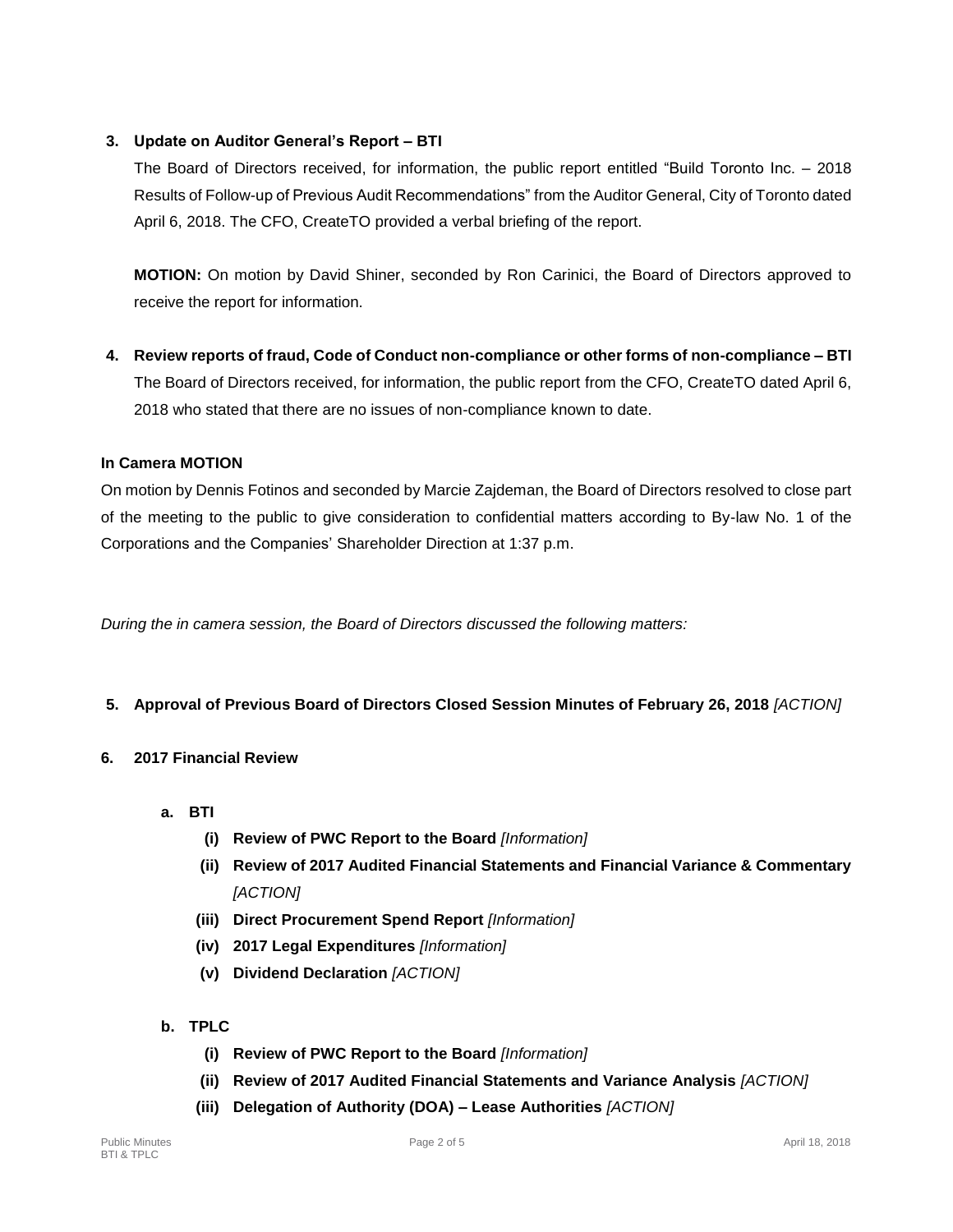- **(iv) 2017 Legal Expenditures** *[Information]*
- **c. In Camera Session with PwC Auditors**

## **7. BTI Matters**

- **a. 50 Wilson Heights – Amendment to Capital Budget** *[ACTION]*
- **b. 9 Madison – APS Approval** *[ACTION]*
- **c. 75 Billy Bishop Update** *[Information]*
- **d. Canada Square Update** *[Information]*
- **8. TPLC Matters**
	- **a. GFL Environmental Inc., Lease Extension, 320, 334, 348, 400 and 402 Unwin Avenue, Toronto** *[ACTION]*
	- **b. GFL Environmental Inc., Lease Expansion to include 200 Unwin Avenue, Toronto** *[ACTION]*

## **9. Business Information**

- **a. Property Profiles** *[Information]*
- **b. Project Status Update** *[Information]*
- **10. Compensation Disclosure and Analysis (CD&A)** *[Information]*
	- **a. BTI**
	- **b. TPLC**
- **11. CEO Report – Closed** *[Information]*
- **12.** *In Camera* **with Interim Lead**
- **13. Other Business**

## **Adjournment**

**MOTION:** On motion by Dino Chiesa and seconded by David Shiner, the Board of Directors resolved to adopt the recommendations from its closed session and direct that these matters remain confidential in accordance with By-law No. 1 of the Corporations and the Companies' Shareholder Direction. The Board of Directors resumed its public session at 4:33 p.m. and the meeting was adjourned at 4:34 p.m.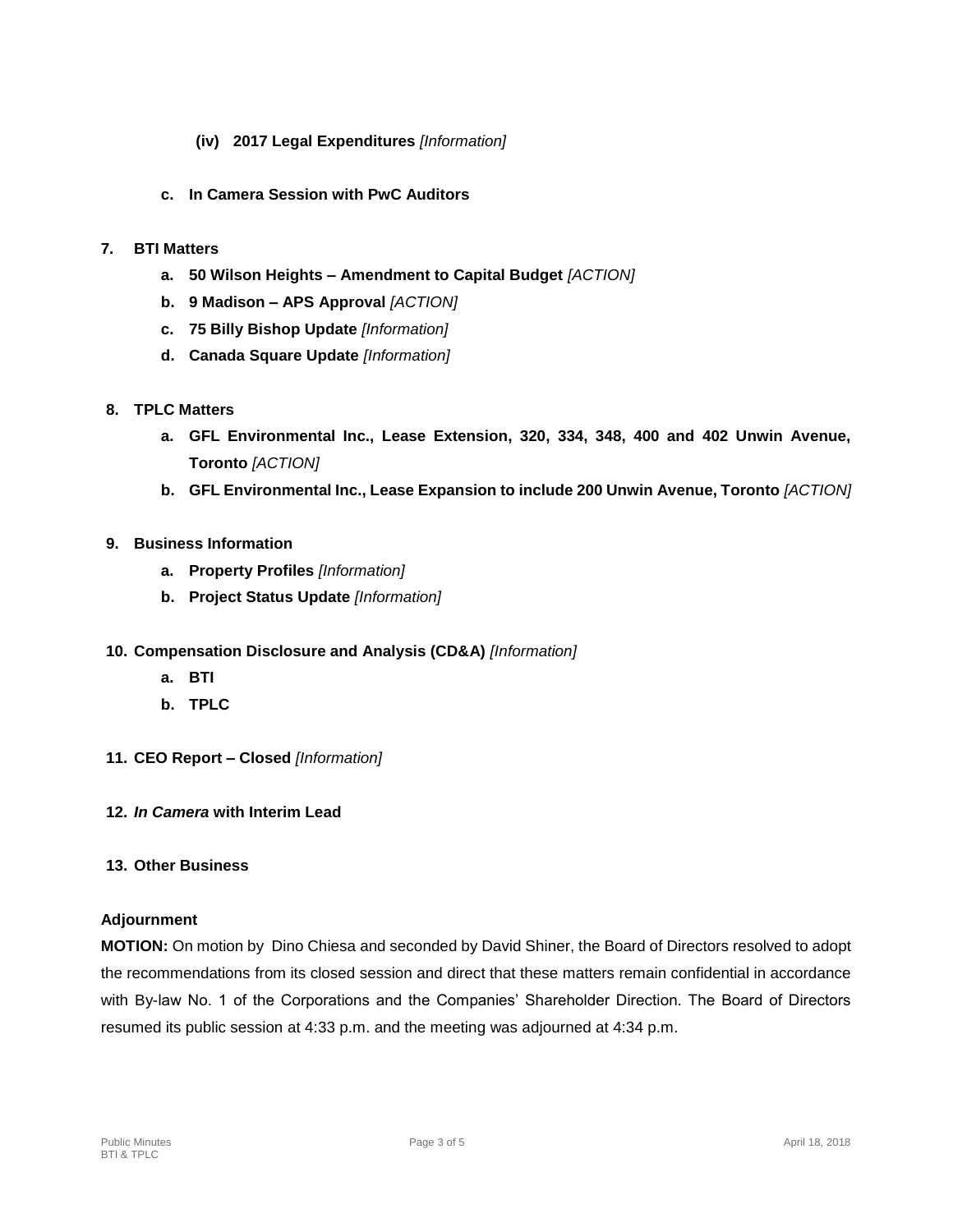#### **Attendance:**

|                          | 1:31 to 1:37 p.m.             | 1:37 to 4:33 p.m.             | 4:33 to 4:34 p.m.             |
|--------------------------|-------------------------------|-------------------------------|-------------------------------|
|                          | <b>Public Session</b>         | In-Camera Session             | <b>Public Session</b>         |
| Dino Chiesa, Chair       | ✓                             | ✓                             |                               |
| David Shiner, Vice Chair | ✓                             | ✓                             | ✓                             |
| Ana Bailão               | X                             | X                             | X                             |
| Jane Beatty              | ✓                             | ✓                             | ✓                             |
| Ron Carinci              | ✓                             | ✓                             | ✓                             |
| Justin Di Ciano          | X                             | X                             | X                             |
| <b>Dennis Fotinos</b>    | ✓                             | ✓                             | ✓                             |
| Sandra Levy              | $\checkmark$ (teleconference) | $\checkmark$ (teleconference) | $\checkmark$ (teleconference) |
| Marcie Zajdeman          |                               |                               |                               |

 $\checkmark$  Members were present for some or all of the time indicated.

**Also Present** (at the invitation of the Board):

Ashmeed Ali, Lead, Portfolio Strategy & Asset Management, CreateTO William Bryck, Executive Advisory, Development & Property Management, CreateTO Joe Casali, Director, Strategic Initiatives, CreateTO Ryan Glenn, Head, Stakeholder & Client Relationship Management, CreateTO Robbie Grewal, Program Lead, City-Wide Real Estate Transformation, City of Toronto Jaspreet Hansra-Kulasingam, Chief Financial Officer, CreateTO David Jollimore, Director, Real Estate Services, City of Toronto Michael Kraljevic, Executive Advisor, Asset & Portfolio Management & Major Projects, CreateTO Don Logie, Head, Development, CreateTO Mary Ormond, Legal Counsel, CreateTO Andrew Popert, Partner, Assurance, PricewaterhouseCoopers LLP (PwC) Salima Rawji, Vice President, Development, CreateTO Ashutosh Sanghvi, Controller & Director of Procurement, CreateTO Josie Scioli, Deputy City Manager, City of Toronto Gabriella Sicheri, Director, Development, CreateTO Kathryn Truman, Controller, CreateTO Steven Trumper, Head, Legal & Corporate Secretary, CreateTO